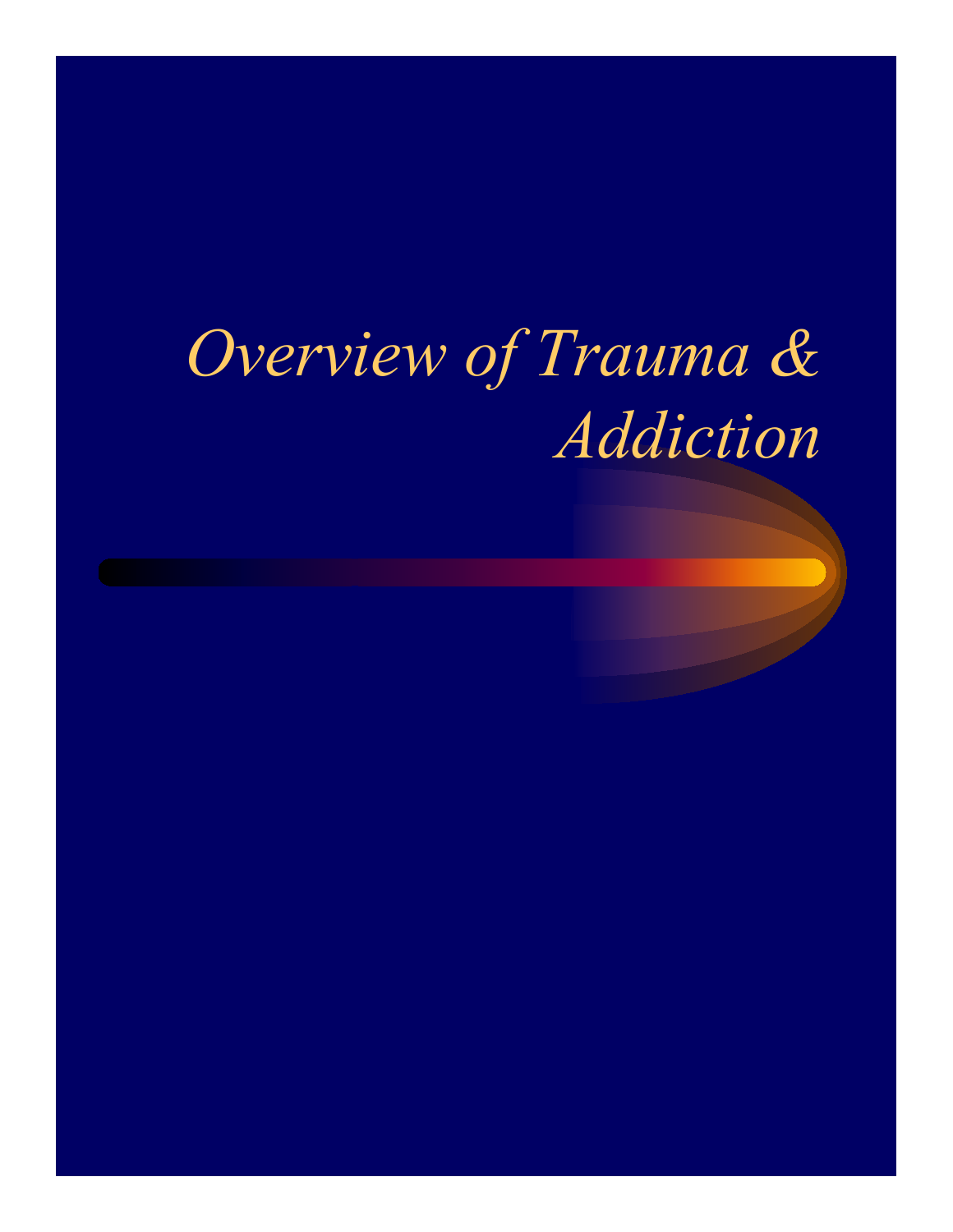### *Prevalence*

- CSA: 1 in 4 females, 1 in 6 males
- DV: 1 in 3 females
- NCA Study (Lifetime rates)
	- $-$  Trauma: 50%-60%
	- $-$  PTSD: .5% men, 1.3% women
- Trauma sx, not PTSD: 15% men, 13% women
- MH tx:  $40\% 60\%$  child. vict.
- SA tx:  $60\% 70\%$  women child vict.  $(90\% \mathrm{d}v)$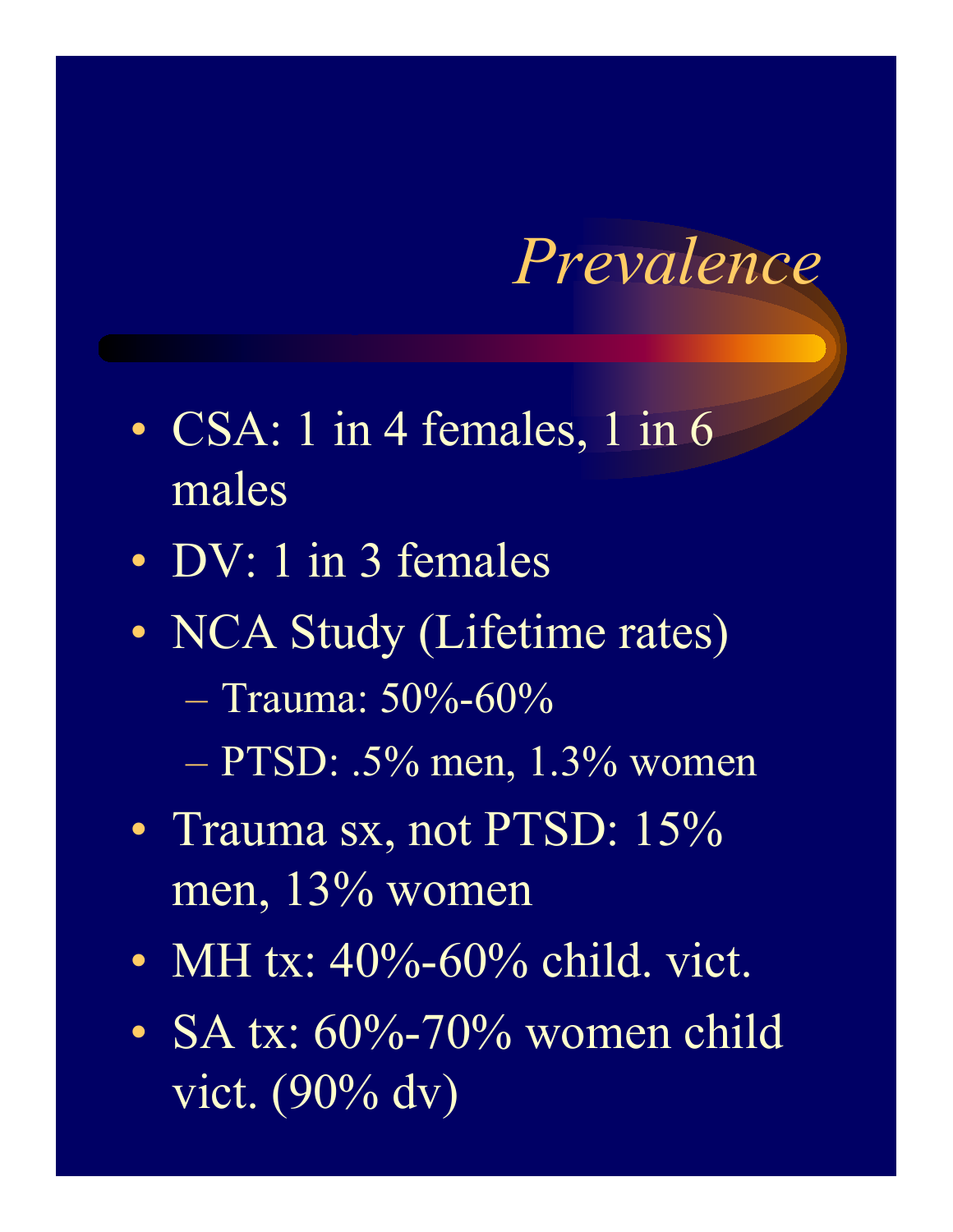## *Definitions of Trauma*

- Event involving actual or threatened death or serious injury, or a threat to physical integrity of self/others (experienced/witnessed) (DSM-IV)
- Event(s) so extreme, severe, powerful, harmful, or threatening they require extraordinary coping efforts (experienced /witnessed) (Meichenbaum, 1994)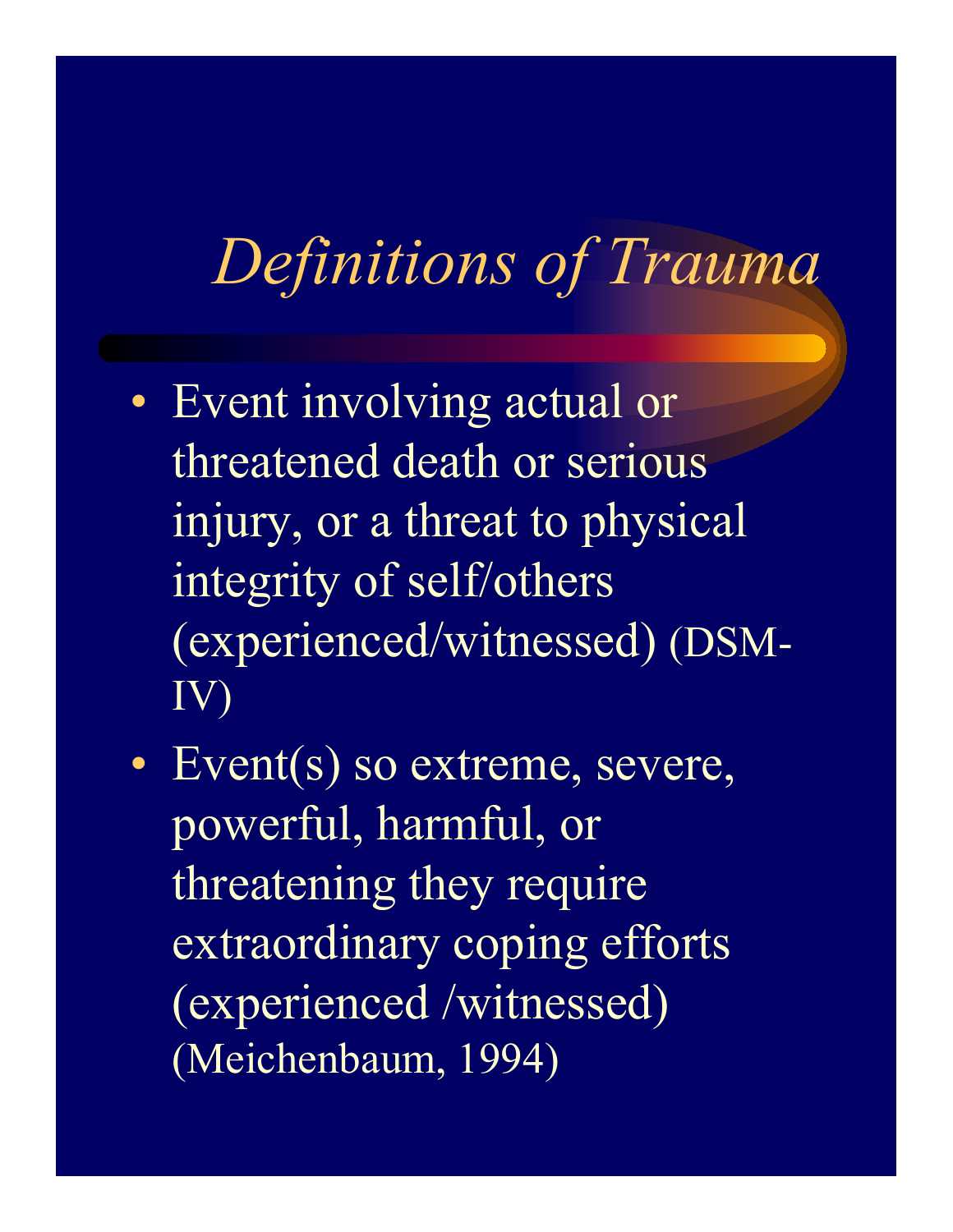### *Trauma Reactions*

- **Type I:** Short-term, unexpected event Examples: One time rape, car accident, natural disaster More likely to result in typical PTSD **SX**
- **Type II (Complex Trauma):** Sustained, repeated ordeal stressors Examples: Ongoing physical/sexual abuse, combat More likely to result in longstanding characterological & interpersonal problems, dissociation, substance abuse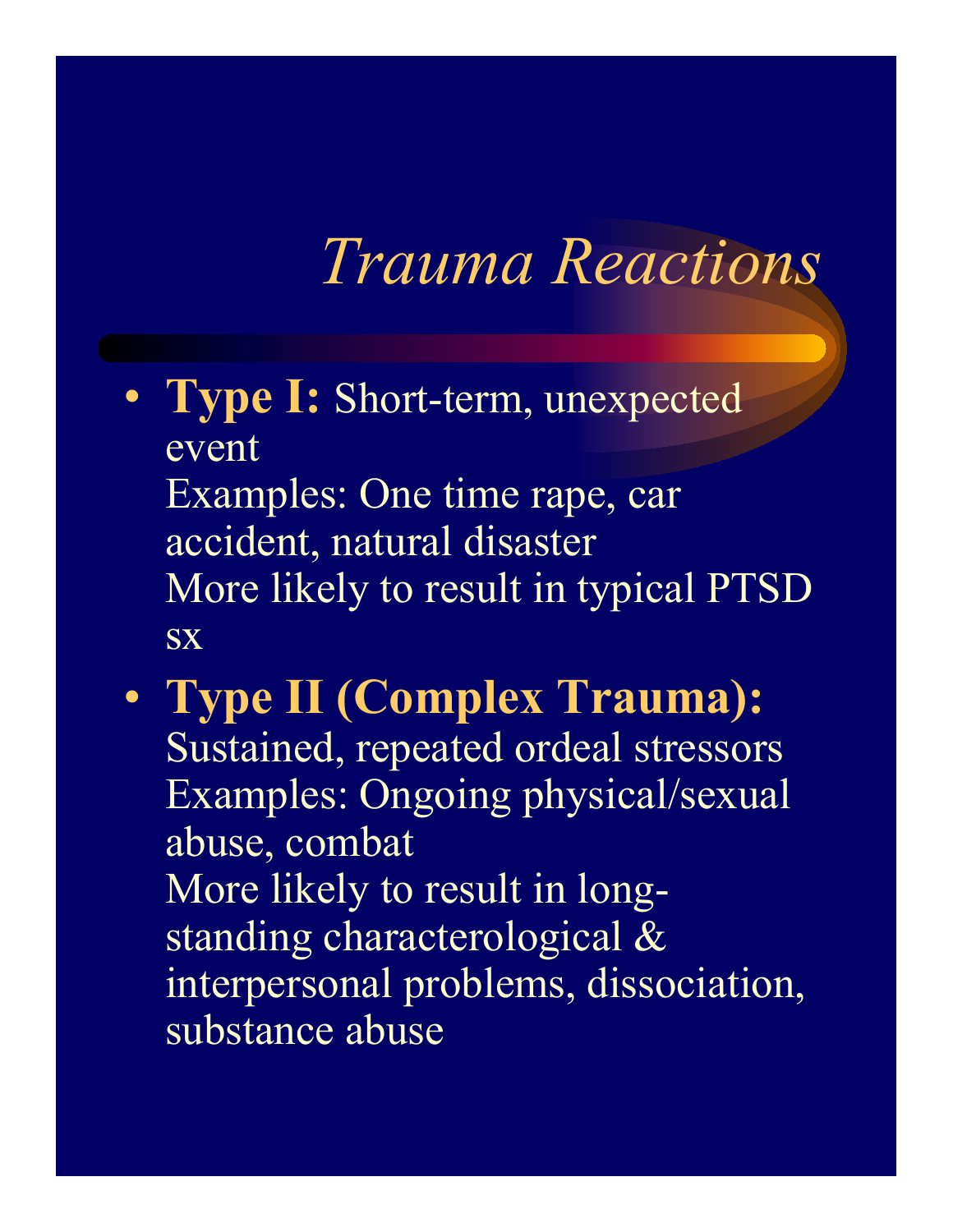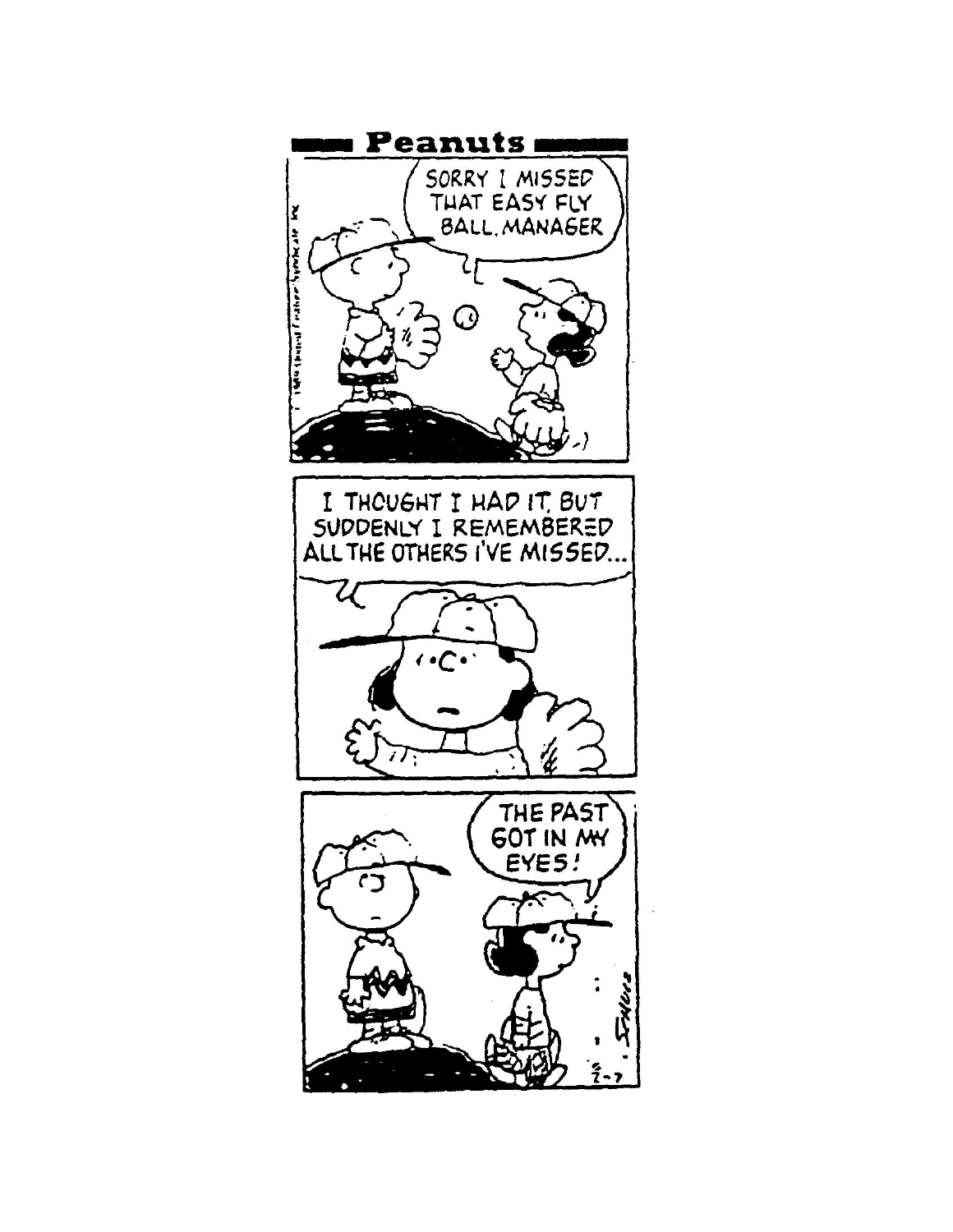# *Post-Traumatic Stress Symptoms*

- **Intrusion:** Re-experiencing the trauma (e.g., images, thoughts, nightmares, flashback)
- **Avoidance of the trauma:** numbing, restricted affect, avoiding people, places & things that are similar, amnesia, loss of interest, sense of foreshortened future
- **Hyperarousal:** problems sleeping or concentrating, hypervigilance, irritability or anger management problems, exaggerated startle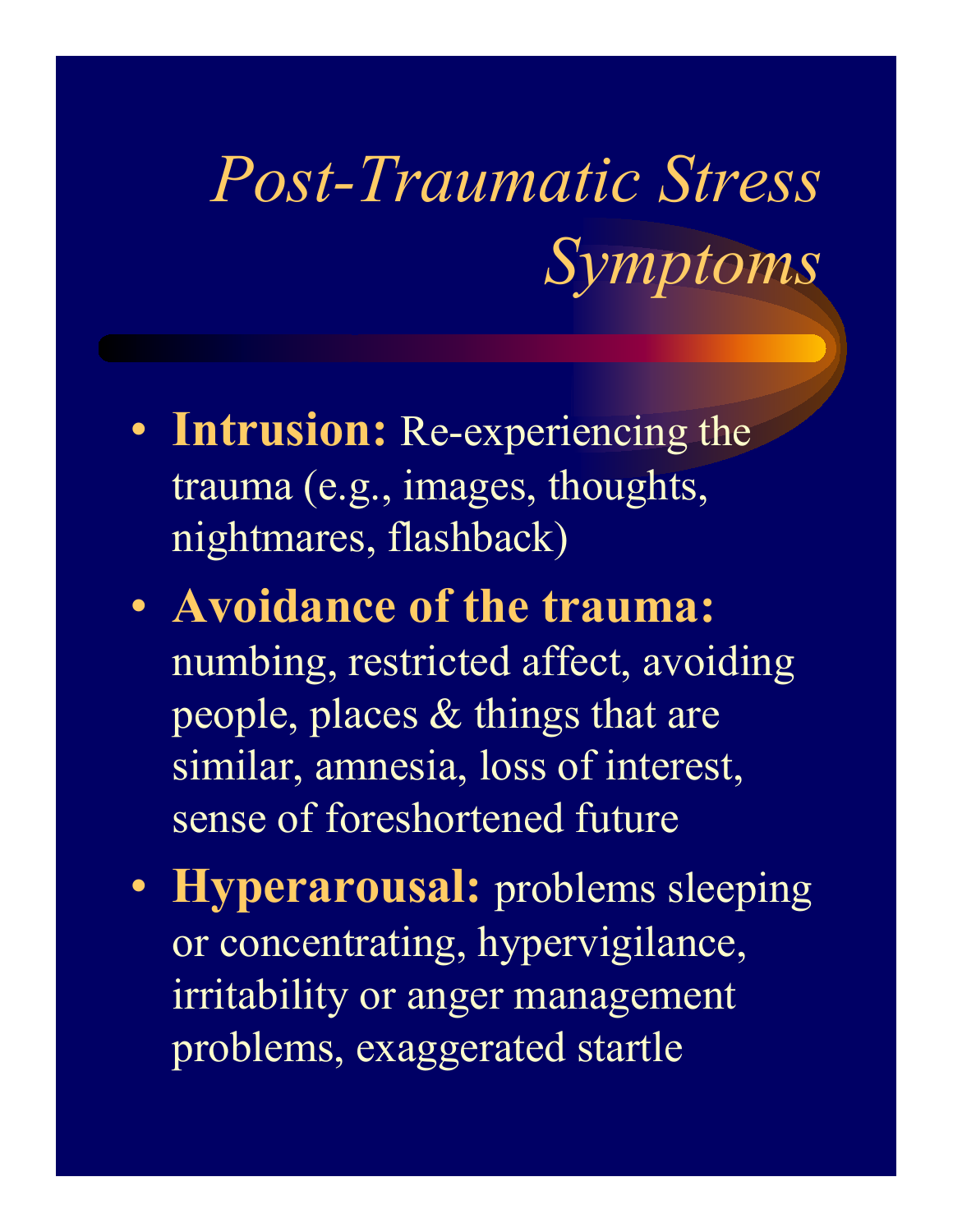### *Complex Trauma*

#### • **Alterations in Regulating Affective Arousal**

- Chronic affect dysregulation
- Difficulty modulating anger
- Self-destructive and suicidal behavior
- Difficulty modulating sexual involvement
- Impulsive and risk taking behaviors

#### • **Alterations in Attention & Consciousness**

- Amnesia
- Dissociation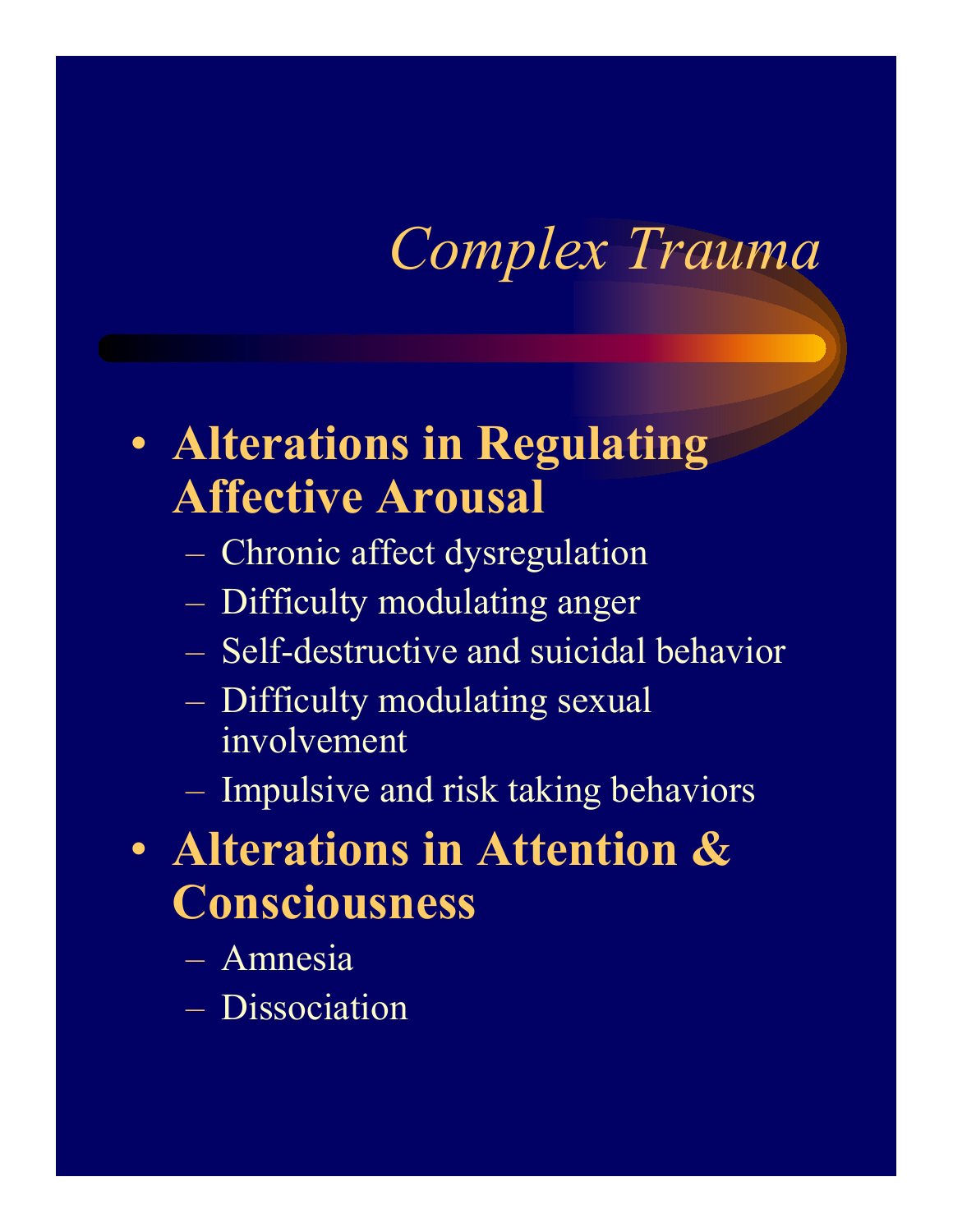## *Complex Trauma (#2)*

#### • **Chronic Characterological Changes**

- Alterations in self-perception: guilt & shame, sees self as ineffective and permanently damaged
- Alterations in perception of perpetrator(s): adopting distorted beliefs and idealizing the perpetrator.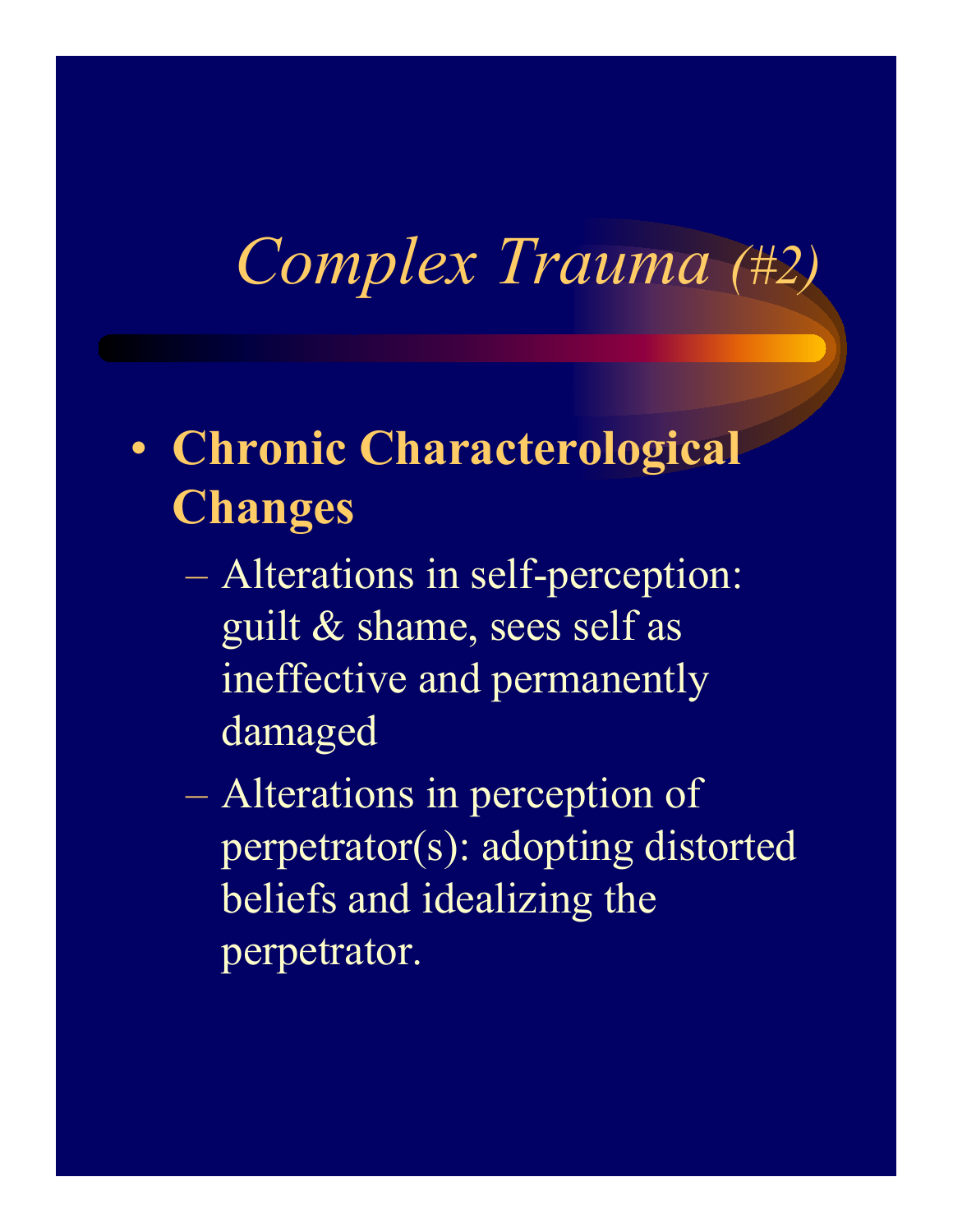## *Complex Trauma (#3)*

- **Alterations in perceptions of others:**
	- Inability to trust or maintain relationships
	- Tendency to be revictimized
	- Tendency to victimize others
- **Alterations in Systems of Meaning**
	- Despair and hopelessness
	- Loss of previously sustaining beliefs
- **Somatization**